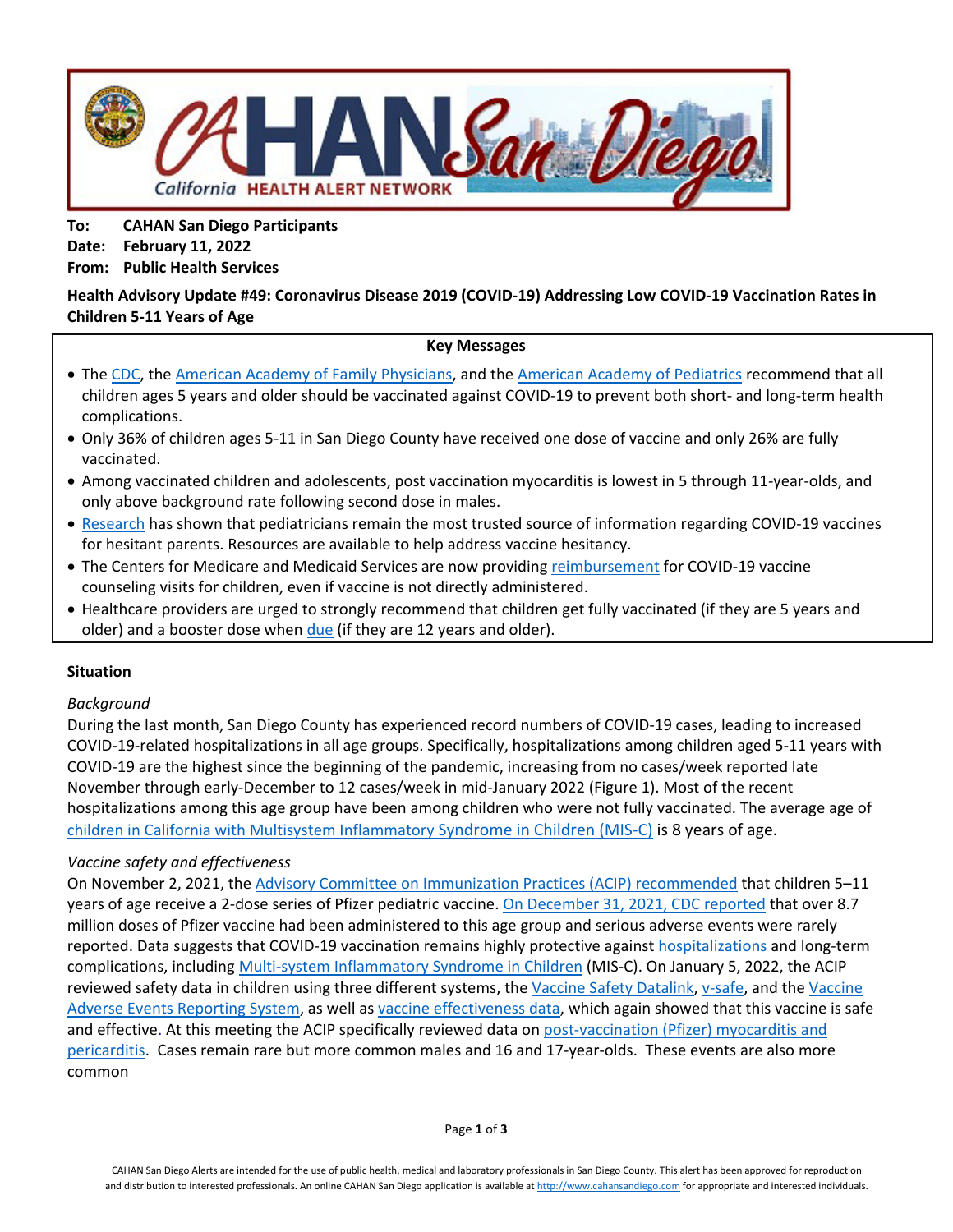



*\** This includes admissions due to COVID-19 related illness and COVID-19 infection detected through screening.

after second doses but are self-limited with largely supportive care. Of children, 5 through 11-year-olds were least affected, and only had higher than background rates after second doses in males. ACIP reviewed additional safety data on myocarditis during a meeting on February 4, 2022. They included [90-day follow up on patients 12–29](https://www.cdc.gov/vaccines/acip/meetings/downloads/slides-2022-02-04/04-COVID-Kracalic-508.pdf)  [years old with myocarditis or pericarditis in VAERS;](https://www.cdc.gov/vaccines/acip/meetings/downloads/slides-2022-02-04/04-COVID-Kracalic-508.pdf) 360 patients (56% of total) were able to be interviewed; ~20% were aged [1](#page-1-0)2–14 years of age. Most patients reported no impact on their quality of life<sup>1</sup>, and most did not report missing school (8%) or work (5%). Only 13 (4%) were readmitted to the hospital; 81% (309) of cardiologists or healthcare providers conducting follow up indicated the patient was fully or probably recovered. There were no reported deaths.

Figure 2. U.S. reporting rate of myocarditis (per 1 million doses administered) after Pfizer COVID-19 vaccination, 7 day risk interval\*

|                                             | <b>Males</b> |        | <b>Females</b>              |        |
|---------------------------------------------|--------------|--------|-----------------------------|--------|
| Age group                                   | Dose 1       | Dose 2 | Dose 1                      | Dose 2 |
| $5-11$ years                                | 0.0          | 4.3    | Not calculated <sup>+</sup> | 2.0    |
| $12-15$ years                               | 4.8          | 45.7   | 1.0                         | 3.8    |
| $16 - 17$ years<br>(included for reference) | 6.1          | 70.2   | 0.0                         | 7.6    |

\*Source: Slide 1[3 COVID-19 vaccine safety updates: Primary series in children and adolescents](https://www.cdc.gov/vaccines/acip/meetings/downloads/slides-2022-01-05/02-COVID-Su-508.pdf)

### *Booster doses*

During the January 5, 2022 meeting, ACIP also recommended a booster dose for everyone age 12 and over in light of the reassuring vaccine safety data and the [emerging evidence](https://www.cdc.gov/mmwr/volumes/71/wr/mm7104e2.htm?s_cid=mm7104e2_w) that a booster dose significantly increases protection

<span id="page-1-0"></span><sup>&</sup>lt;sup>1</sup> Multiple rated activities were assessed; see source for details (ACIP February 5, 2022: Myocarditis Outcomes Following mRNA [COVID-19 Vaccination\)](https://www.cdc.gov/vaccines/acip/meetings/downloads/slides-2022-02-04/04-COVID-Kracalic-508.pdf).